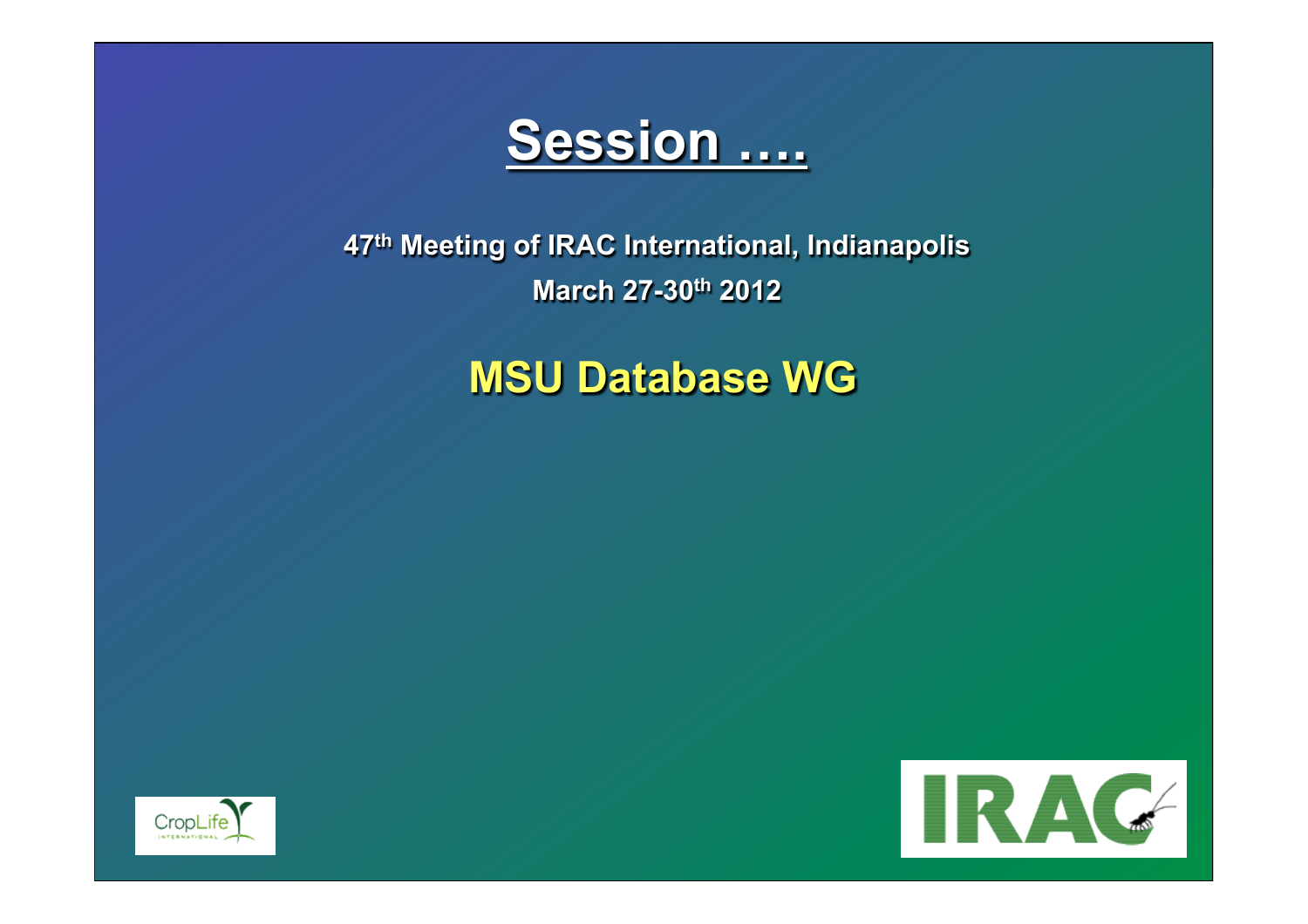

### **MSU-IRAC Resistance Database WG AGENDA**

**Insecticide Resistance Action Committee** 

## ■ Welcome and introductions

- n **Anti-trust reminder**
- n **General Administration** 
	- **Current Members & Area Leaders**
	- **Nominations & Election of New Chair**
- Database Working Session
	- **Overview of MSU and IRAC Sections of DB David**
	- **Area Reports and Peer Review of 2011 Data** 
		- Tips, tricks and issues
	- **Review & Update Disclaimers & Guidelines**
	- **Update Team Goals & Objectives**
	- **How do we increase credibility**  ■ Poster, video, advertisements, etc.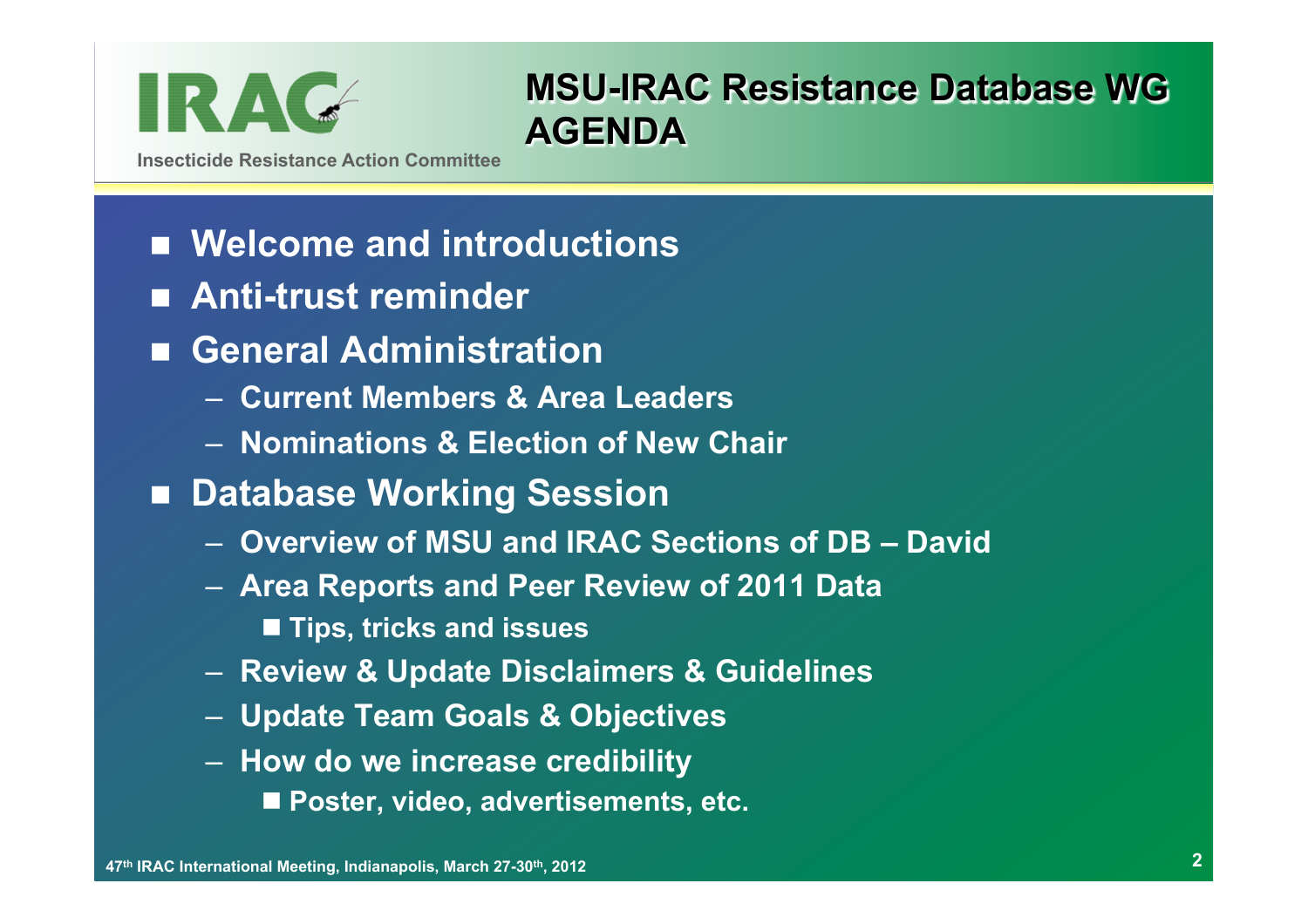

### **Team Members**

**Insecticide Resistance Action Committee** 

- Team Leader & MSU Liaison: Gary Thompson (94-12), Brad **Hopkins & Tessa Knox (12-48) new co-Chairs**
- U.S. Leads: Brad Hopkins, Caydee Savinelli, John Imaraju, & Dan **Vincent (David Rogers), Tim Ksander.** 
	- **To be reviewed by full team**
	- **3 University Experts Reviews Scheduled**
- EU Team: Chris Longhurst, Ralf Nauen, Verity-Laura Paul **(Russell Slater) &Tessa Knox** 
	- **Need Peer review by non-Industry experts**
- Malaria Vectors: Tessa Knox
- **n** Brazil: Odeni Fernandez and Luis Pavan
- n **Australia Paul Downard \* New**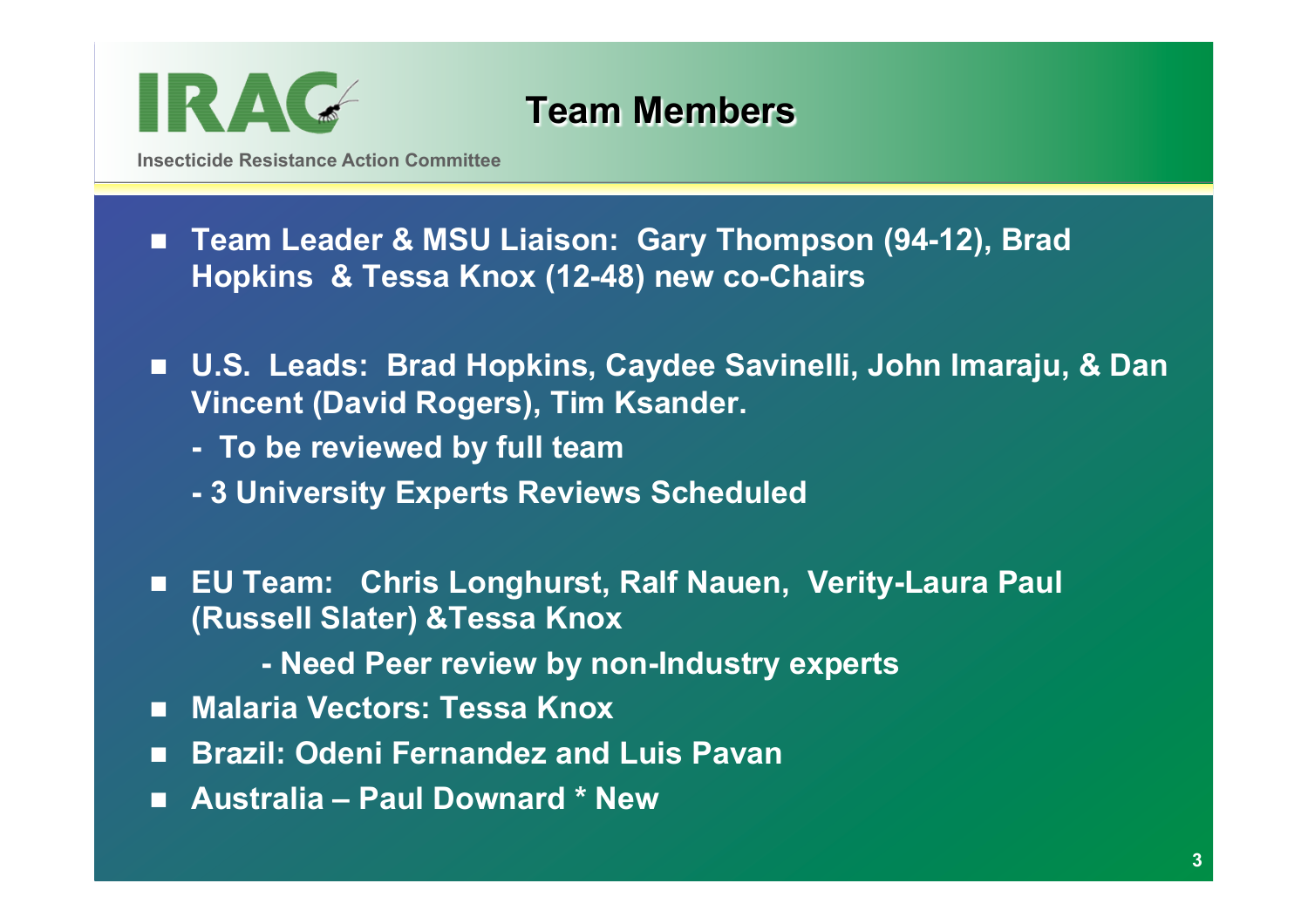

# **2012 Goals & SMART Objectives**

**Insecticide Resistance Action Committee** 

| <b>Goals</b>                                                                                | <b>Objectives</b>                                                                                                                                                                                                                                                    | <b>Timeline</b>                                       |
|---------------------------------------------------------------------------------------------|----------------------------------------------------------------------------------------------------------------------------------------------------------------------------------------------------------------------------------------------------------------------|-------------------------------------------------------|
| <b>Identify</b> and<br>track the scope<br>and nature of<br>insect resistance<br>issues.     | Annual International industry expert survey on the occurrence<br>$\bullet$<br>and impact of insect resistance.                                                                                                                                                       | <b>Prior year</b><br>update by<br><b>July 1</b>       |
| <b>Inclusion of the</b><br><b>IRAC</b> expert<br>survey into the<br>on-line MSU<br>database | $\bullet$<br>Mostly accomplished. However we need to communicate the<br>accomplishment via editing of the introduction on the Database<br>and with additional communications                                                                                         | Done/2012                                             |
| <b>Improve utility</b><br>of survey                                                         | Development of standard reports and mapping functionality.<br>$\bullet$<br>Some feasibility study still needed for mapping.                                                                                                                                          | Make a<br>decision in<br>2012                         |
| <b>Expand</b><br>geographical<br>coverage of<br>survey and<br>number of<br>human vectors    | Australia added for the 2011 survey. Attempt to add at least one<br>$\bullet$<br>additional geography for 2012 report.<br>The addition of more human vectors such as bedbugs is highly<br>$\bullet$<br>desirable. Will need to investigate continuity going forward. | <b>Before 2013</b><br><b>Spring</b><br><b>Meeting</b> |
| <b>Expand</b><br><b>Member</b><br>participation                                             | We need more active member reviews.<br>$\bullet$<br>GT to work with Brad & Tessa on Best Practices/Methods<br>$\bullet$<br><b>Manual</b>                                                                                                                             | 2012-13                                               |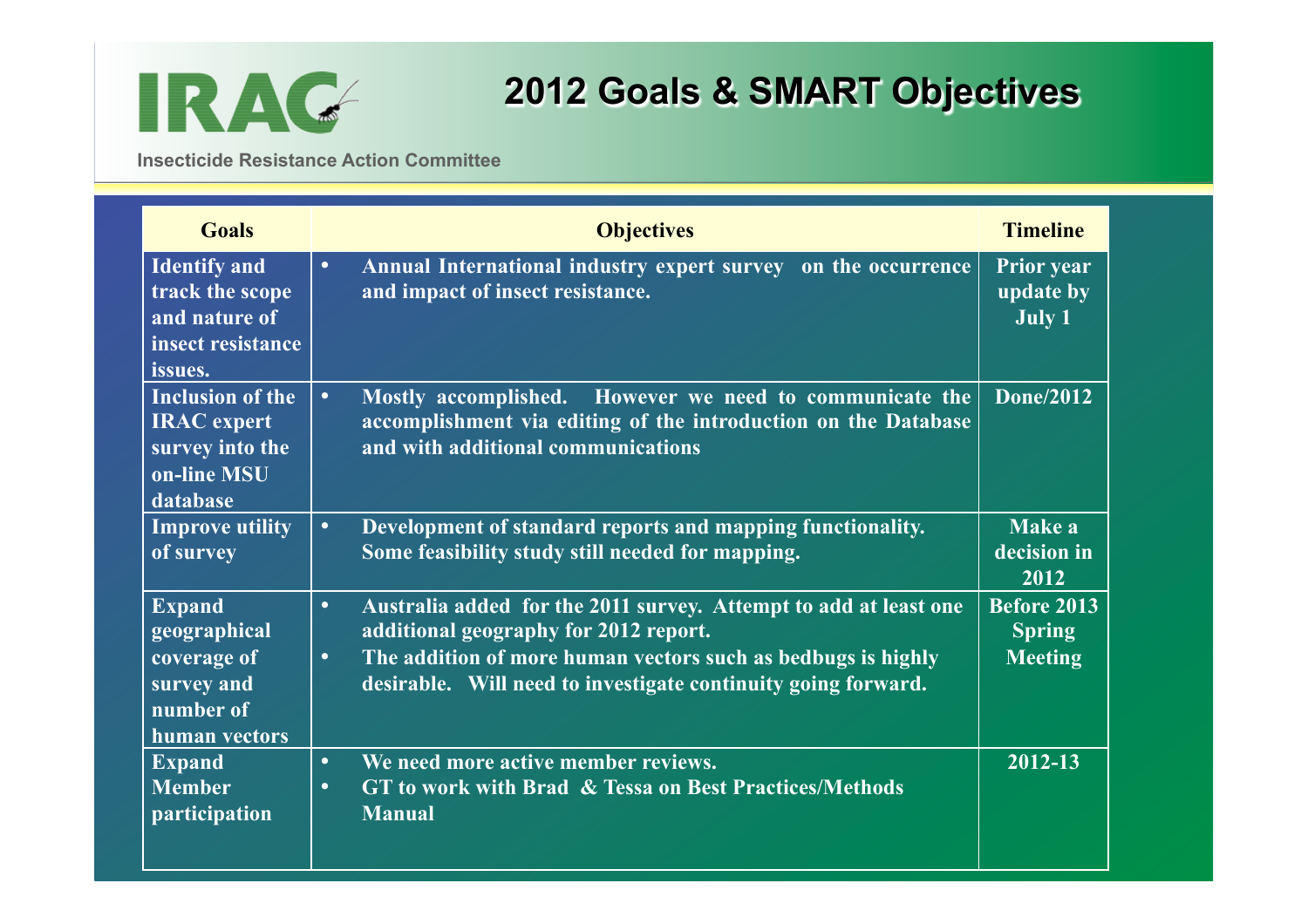

**How do we improve credibility of database?** 

**Insecticide Resistance Action Committee** 

### n **Improve Content?**

- **Expand coverage to other areas**
- **Expand coverage to more human vectors**
- **Expand coverage to minor pests**
- **Increase external reviewers**
- **INTERACTIVE MAPS!**

### ■ **Improve Awareness**

- **Posters, videos, presentations, mailings/ (Newsletter/e-Connection)**
- **Increase external reviewers**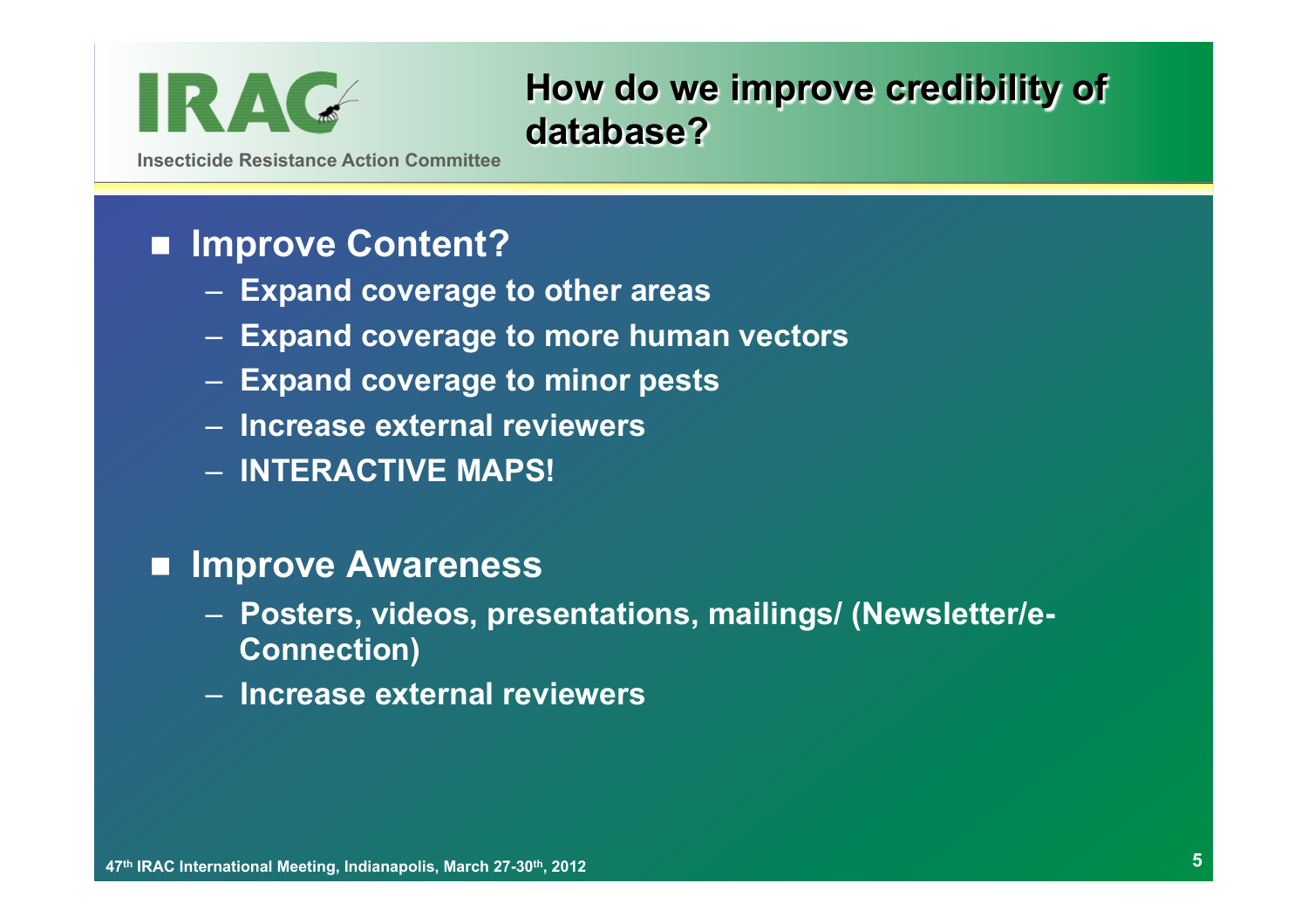

**MSU-IRAC Insect Resistance Database – Possible Addition to Introduction** 

■ The MSU database provides the most comprehensive **data source of the first case of an insect pest reported resistant to a mode of action by geography. The IRAC portion of the database lists the recent and historical status and impact of resistance for major crop pests and some human disease vectors. The databases do not cover all insects and geographies, provide real time status or predict the future status or impact.**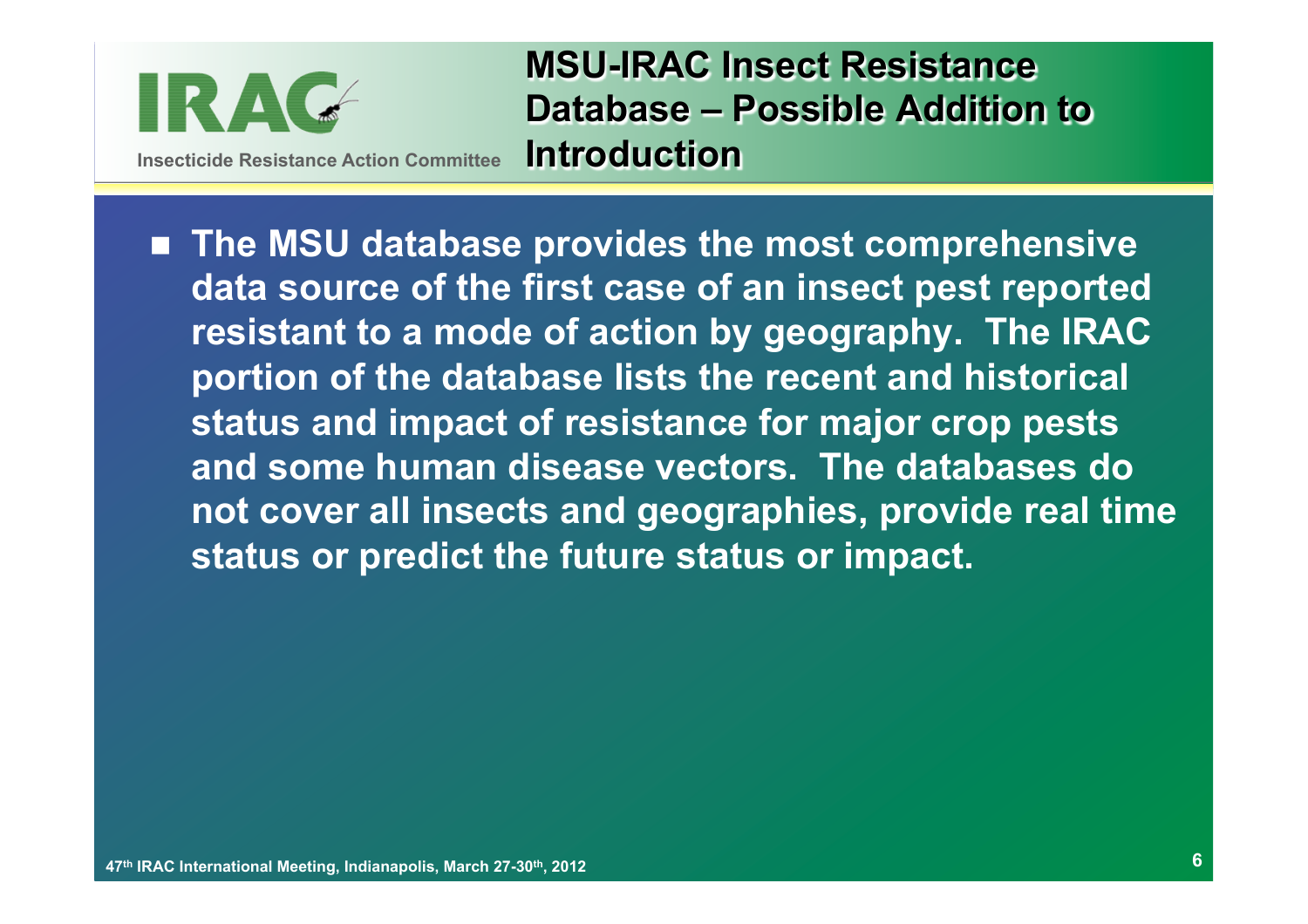

<u>÷emm</u>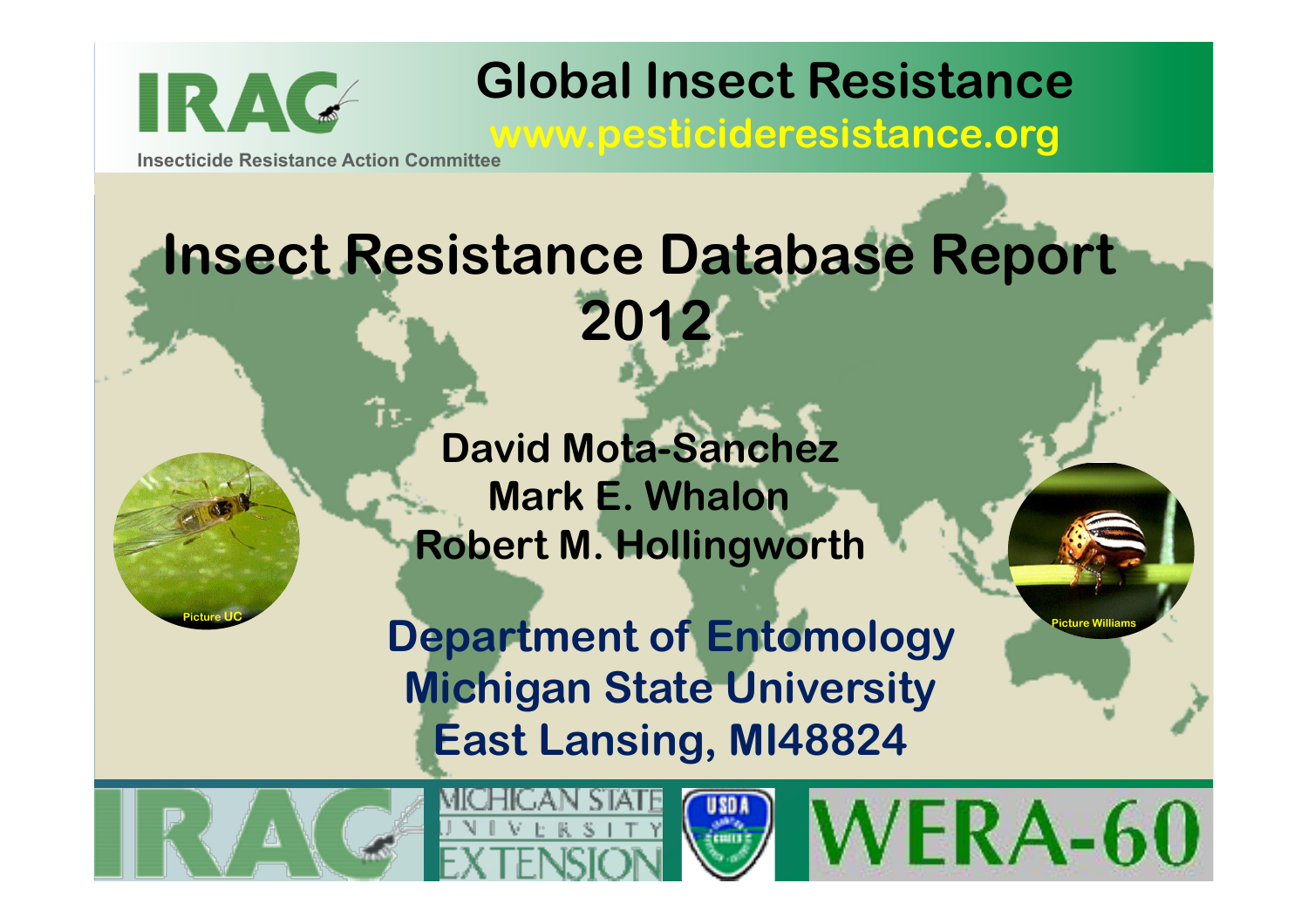

# **Acknowledgements**

**Insecticide Resistance Action Committee** 

#### **This project was made possible by funds from:**

- • **The U.S. Department of Agriculture Cooperative State Research, Education, and Extension Services (USDA CSREES)**
- **The Insecticide Resistance Action Committee (IRAC)**
- • **Michigan State University (Project GREEEN)**

**Additionally, we would like to thank:** 

- **Lee Duynslager**
- **Oscar Castaneda**
- **Rebeca Gutierrez**
- **Paul Glasser**
- **Qiang Xue**
- **Brittany Harrison**
- **Jordan Fox**
- **Andre Holgatea**

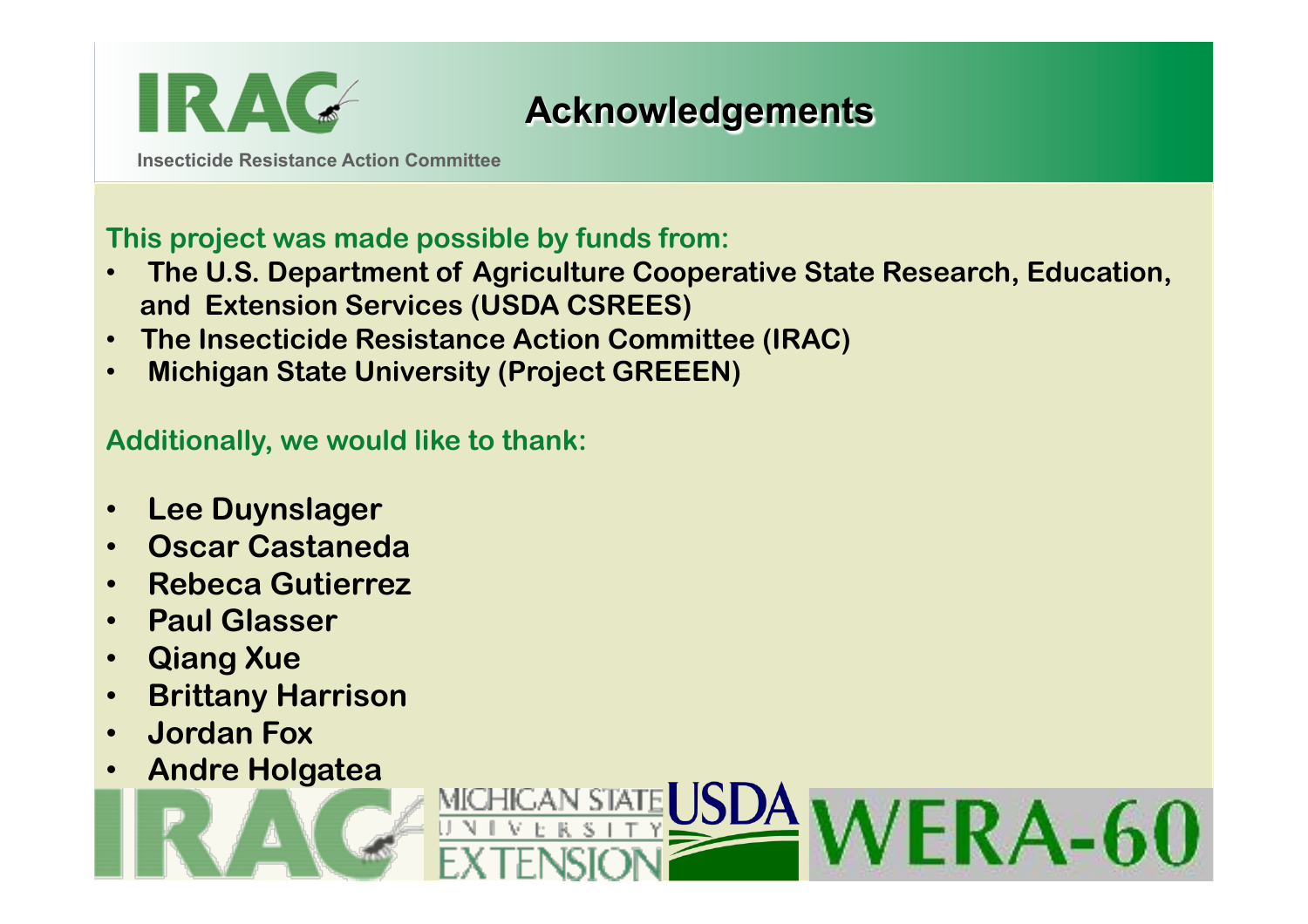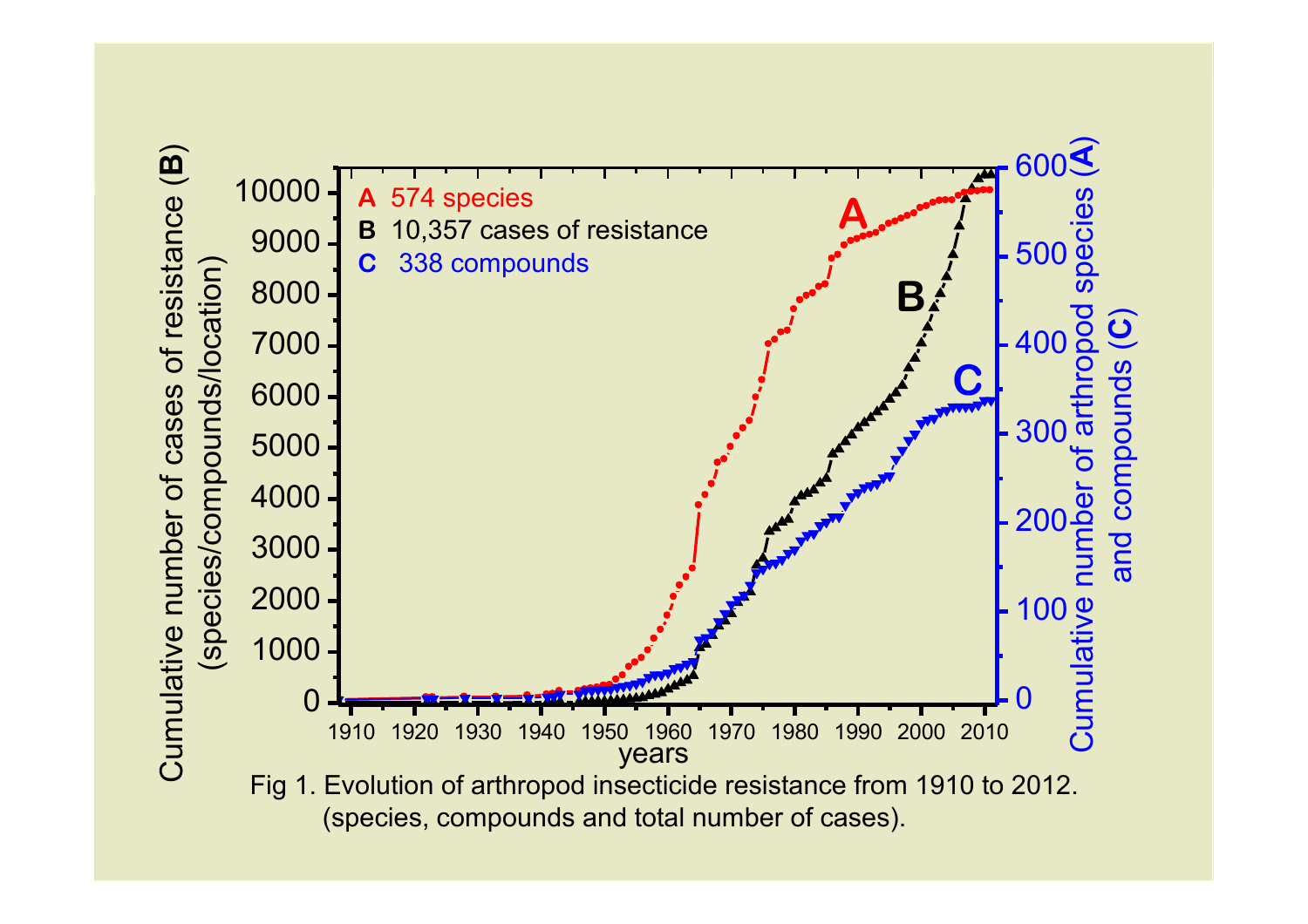# **Percentage of cases by order**

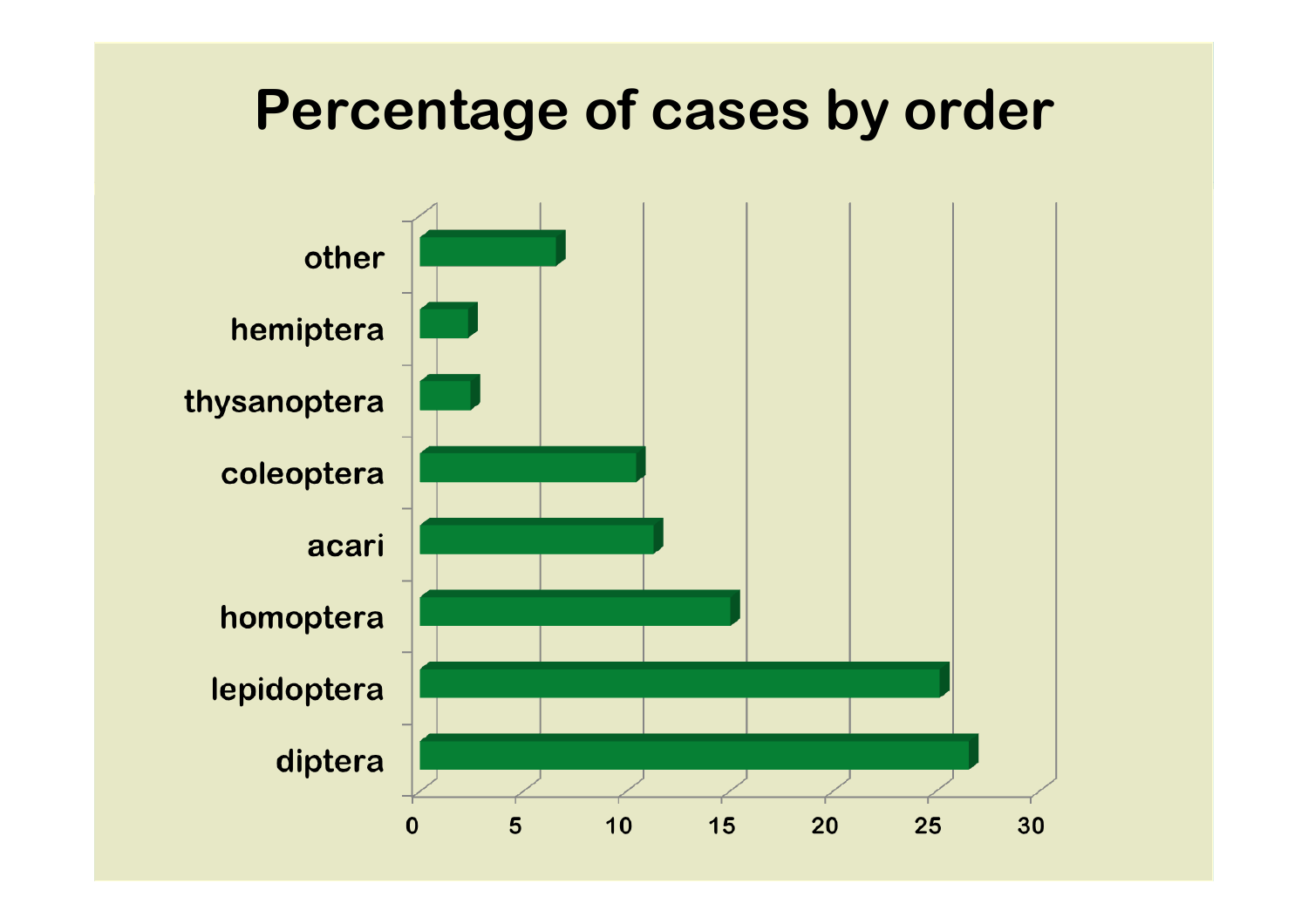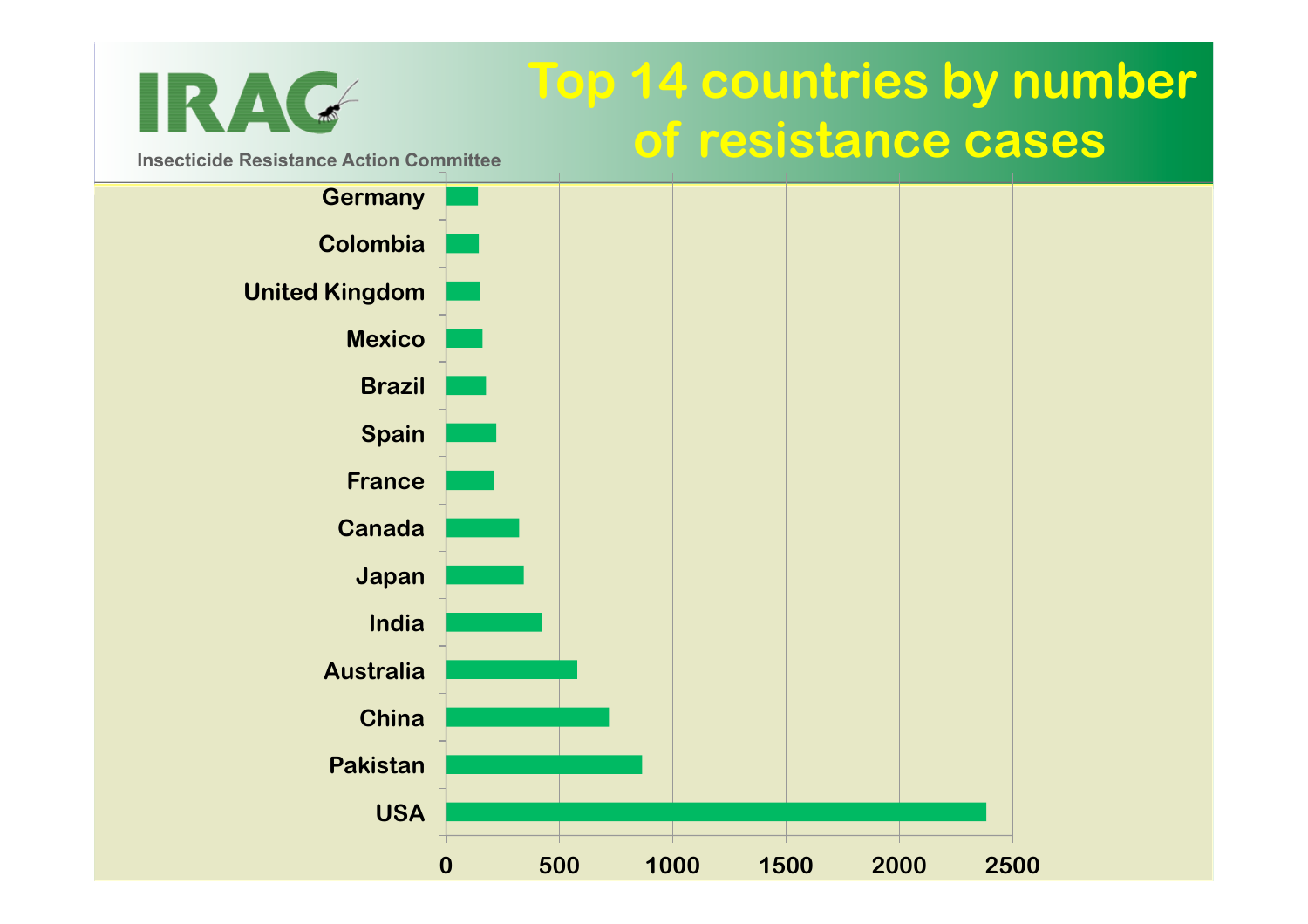### **Insecticide Resistance Action Committee Visits to the database by country (in March 2012)**

**1. United States 18. Switzerland 36. Croatia 2. Germany 19. Belgium 37. Sweden 3. India 20. Egypt 38. Kenya 4. Brazil 21. Chile 39. South Africa 5. France 22. Serbia 40. Austria 6. Japan 23. Argentina 41. Bulgaria 7. Mexico 24. Taiwan 42. Norway 8. Canada 25. Pakistan 43. New Zealand 9. United Kingdom 26. Poland 44. Philippines 10. China 27. Peru 45. Costa Rica 11. Spain 28. Colombia 46. Czech Republic 12. Italy 29. Netherlands 47. Myanmar [Burma] 13. Australia 30. Israel 48. Portugal 14. Iran 31. Ecuador 49. Thailand 15. Turkey 32. Indonesia 50. Uruguay 16. Greece 33. Russia 17. (not set) 34. South Korea** 

IRAG